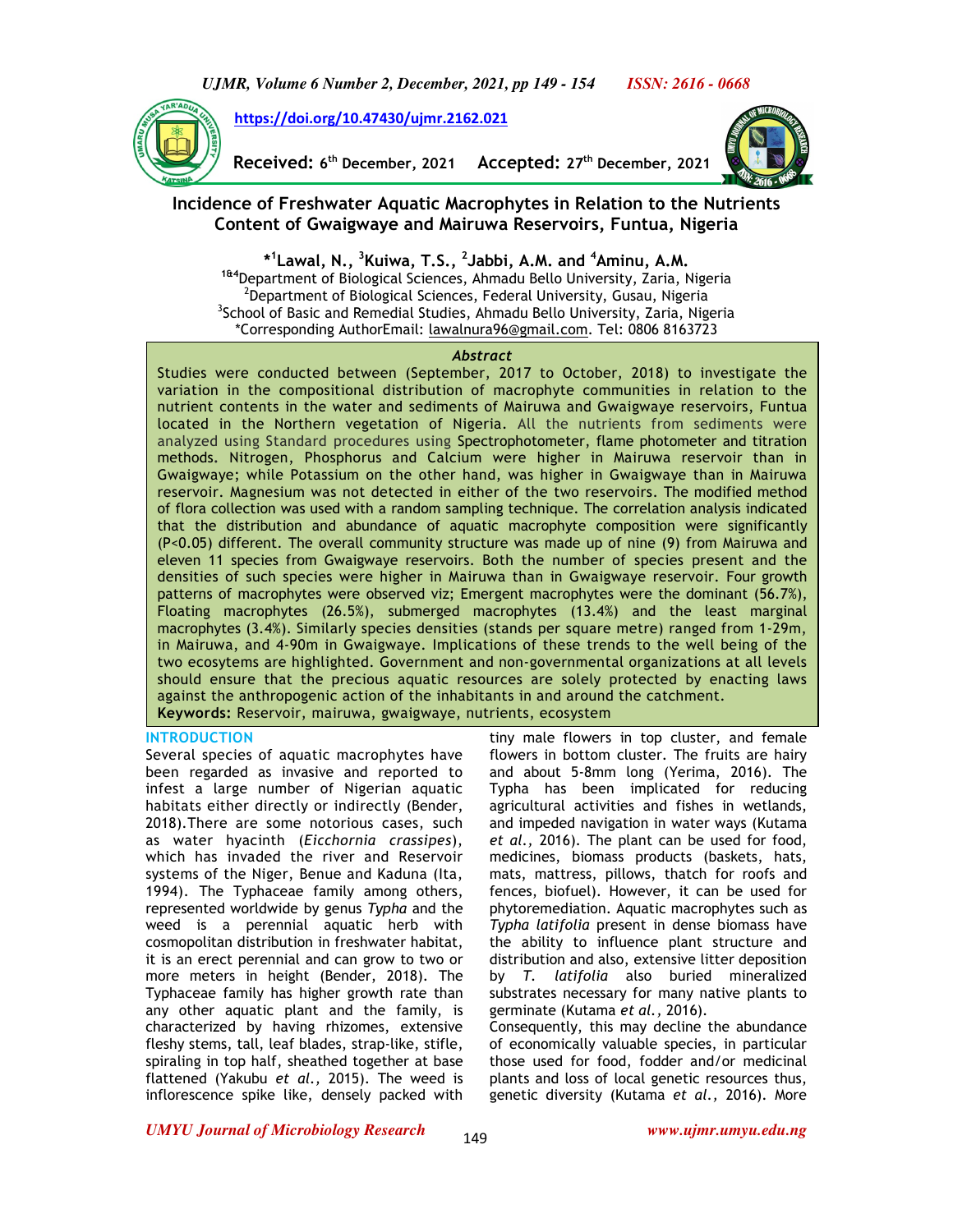## *UJMR, Volume 6 Number 2, December, 2021, pp 149 - 154 ISSN: 2616 - 0668*

so, primary production may increase or decrease if plant invader leads to a shift in the major vegetation type of a wetlands area (Ringim *et al.,* 2017). However, most invasive plants increase net primary productivity as in the case with giant reed (*Arundodonax*), and other Typha spp. such as Phragmites in marshes (Ehrenfeld, 2003). In Tukwikwi flood area of the Hadejia-Nguru wetland, about 70 % of the wetland was covered by both Typha and other grasses (Yakubu, 2015).

Eutrophication is a special case of water pollution that often occurs as a result of organic pollution. Over the last few decades, many wetlands have undergone gradual eutrophication mainly through agricultural runoff and municipal wastewater from different sources (Wen *et al.,* 2020). The main sources of nutrients for plants in a reservoir are the sediment and the water. Nutrient inputs can directly modify or alter<br>biological communities. Fluctuation in biological communities. Fluctuation in hydrological conditions influences changes in nutrient input. The high dependence on hydrology is particularly important in semi arid and arid areas, where surface water levels fluctuate both seasonally and inter annually (Sanchez-Carrillo and Alvarez-Cobelas, 2001). These complex interactions, in turn make nutrient dynamics change with biotic and abiotic changes (Bako and Balarabe, 2005). Emergent macrophytes are particularly well adapted to hydrological fluctuations and hence are probably the best indicators of such dynamics (Sanchez-Carrillo and Alvarez-Cobelas, 2001). Macrophyte cover changes inter annually, so nutrient cycles in freshwater marsh ecosystems are particularly difficult to assess because of spatial heterogeneity and metabolic variability of emergent macrophytes (Sanchez-Carrillo and Alvarez-Cobelas, 2001). Macrophyte biomass has usually been neglected in classical eutrophication models since these plants obtain their nutrient requirements from sediments and do not compete directly with phytoplankton for nutrients (Sanchez-Carrillo and Alvarez-Cobelas, 2001).

Sanchez-Carrillo and Alvarez-Cobelas (2001) stated that since emergent macrophytes are by far the highest biomass of all the biological communities, they might be controlled by nutrient dynamics and their response could explain eutrophication patterns better in this type of ecosystem. Such a hypothesis was suggested by the fact that macrophyte cover changed every year throughout the sampling period. These changes might not only be conditioned by the size of inundated area, but also by fluctuations in nutrient concentration (Kolo and Oladimeji, 2004). The current rapid invasions of a number of reservoirs by these plants (macrophytes)and the problems they pose to socio-economic system of the country have become more apparent. In Nigeria, studies on nutrient dynamics and the response of aquatic macrophytes to such are rather limited. The objective of this study therefore, is to investigate the distribution of aquatic macrophytes in Mairuwa and Gwaigwaye reservoirs in relation to the nutrients content.

## **MATERIALS AND METHODS**

## **Study Area**

The study sites were Mairuwa and Gwaigwaye reservoirs in Funtua. Funtua is located at latitude 11°51`N and  $7°31$ `E. It is 733 m above sea level in the Southern part of Katsina State Nigeria.

Gwaigwaye reservoir is an open artificial reservoir ecosystem around the catchments characterizes by lot of farming (rain fed and irrigated) activities in addition to animal grazing all year through. Mairuware servoir on the other hand was formed by the impoundment of the Mairuwa stream that receives a significant level of municipal waste from the surrounding Funtua town and Dikke village among others.

## **Macrophytes Samples Collection and preservation**

The modified method of macrophytes collection by Wood (1975) was used to take samples twice in a month from the five mapped cardinal points between September, 2018 to October, 2019. Sampling of the macrophyte species was done by throwing 1m by 1m quadrats on the land-water interface i.e the littoral zone. Collections of plant species with their flowers, seeds and roots by hands were made around the reservoirs. These samples were rinsed and taken to the herbarium Laboratory in the Department of Botany ABU, Zaria, for proper identification using standard keys such as: Cook *et al*. (1974) and Obot and Ayeni (1987).

## **Determination of Nutrient contents**

Sediments core was collected in a sterile polythene bags from five designated cardinal points.

These were oven dried before determination of chemical variables. The chemical variables were determined according to standard methods, these includes; nitrate, phosphorus, potassium, magnesium, calcium and electrical conductivity or organic carbon. Phosphorus was determined using spectrophotometer (JENWAY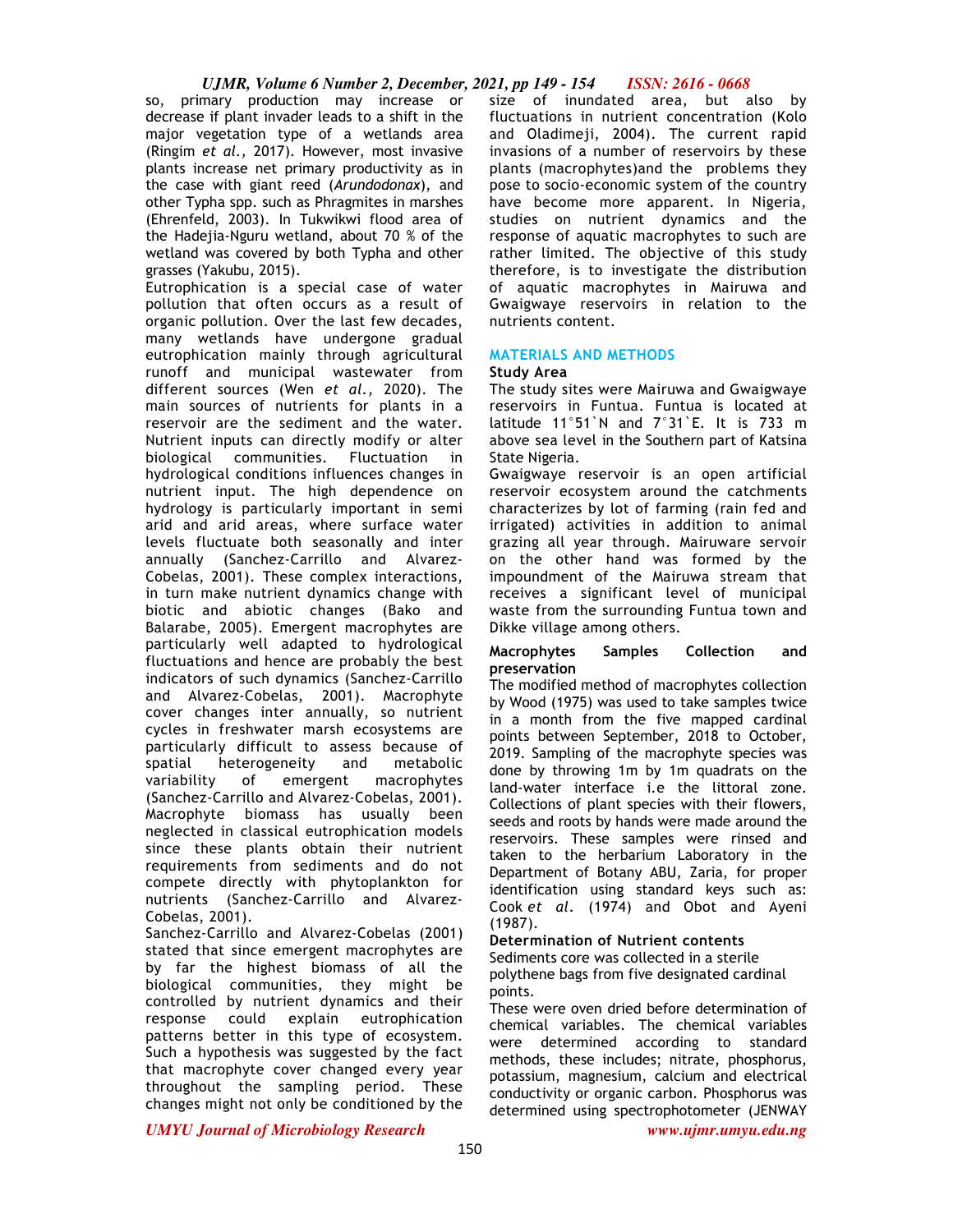## *UJMR, Volume 6 Number 2, December, 2021, pp 149 - 154 ISSN: 2616 - 0668*

6100) at 660nm (wavelength); potassium and sodium were determined using flame photometer (corning 400 Essex, England), while magnesium and calcium were determined using ethylenediamine tetraaecetic acid (EDTA) titration method. Soil texture (sand, silt and clay) were determined using hydrometer (Nollet, 2007).

#### **Statistical Data Analyses**

Statistical software package (SPSS, Version 16) and Microsoft office excel software were employed in this study. Analysis of variance (ANOVA) was used to test for between seasonal and stations differences at 5% probability level. **Frequency of occurrence** 

This represents the number of times an individual flora species occurred. Hence

# calculated according to the formula:<br> $\frac{y}{x}$  x 100 ... ... ... ... ........ (1).

where y = individual floral species observed  $X =$  total number of all the observed floral species

## **RESULTS AND DISCUSSION**

Table 1 indicates that Nitrogen, Phosphorus and Calcium were higher in Mairuwa Reservoir than in Gwaigwaye. Potassium on the other hand, was higher in Gwaigwaye than in Mairuwa Reservoir. Magnesium was not detected present in either of the two Reservoirs.

Emergent aquatic plant species dominated the vegetation of the two Reservoirs during the period of sampling. Both the number of species present and the densities of such species were higher in Gwaigwaye (Table:3), than in Mairuwa Reservoir (Table:2). While 9 species were recorded in Mairuwa Reservoir, 11 were recorded in Gwaigwaye Reservoir. Four growth pattern of macrophytes were observed viz; Emergent Macrophytes were the dominant (56.7%), Floating macrophytes (26.5%), Submerged macrophytes (13.4%) and the least Marginal macrophytes (3.4%) (Table: 4). Similarly species densities (stands per square metre) ranged from 1-29m, in Mairuwa, and 4-90m in Gwaigwaye reservoirs.

**Table 1: Concentration (ppm) of the major plant nutrients in sediments of Gwaigwaye and Mairuwa reservoirs** 

| Sampling sites | N  | D  |         | Сa     | Mg  |
|----------------|----|----|---------|--------|-----|
| Gwaigwaye      | 21 | 20 | 47800.0 | 0.0    | 0.0 |
|                | 15 | 14 | 22300.0 | 0.0    | 0.0 |
|                | 10 | 15 | 16700.0 | 0.1    | 0.0 |
| Mairuwa        | 32 | 22 | 13300.0 | 0.0    | 0.0 |
|                | 17 | 20 | 12990.0 | 6230.0 | 0.0 |
|                | 15 | 17 | 1830.0  | 0.0    | 0.0 |

 $[Fe^{-*}8.86$  for Nutrients; \* = Significant at  $p \ge 0.05$ ]

#### **Table 2: Densities of Aquatic Macrophytes in Mairuwa Reservoir**

| <b>Species</b>      | Family         | No. of Stands $(m^{-2})$ | <b>Growth Pattern</b> |
|---------------------|----------------|--------------------------|-----------------------|
| Fuirena ciliaris    | Cyperaceae     | 20                       | Emergent              |
| Eclipta prostrata   | Asteraceae     |                          | Marginal              |
| Emilia coccinea     | Asteraceae     |                          | Marginal              |
| Axonopus compressus | Poaceae        | 20                       | Emergent              |
| Hecklechoa sp       | Poaceae        |                          | Emergent              |
| Polygonum lanugerum | Polygonaceae   | 29                       | Emergent              |
| Ludwigia abyssinica | Onagraceae     | 6                        | Emergent              |
| Ipomea aquatic      | Convulvulaceae | 2                        | Emergent              |
| Typha australis     | Typhaceae      | 10                       | Emergent              |

**Table 3: Densities of Aquatic Macrophytes in Gwaigwaye Reservoir** 

| <b>Species</b>       | Family          | No. of Stands $(m^2)$ | Growth Pattern  |
|----------------------|-----------------|-----------------------|-----------------|
| Nymphaeae lotus      | Nymphaeaceae    | 8                     | Submerged       |
| Najas pectinata      | Najadaceae      | 30                    | Emergent        |
| Typha australis      | Typhaceae       | 28                    | Emergent        |
| Ludwigia stolonifera | Onagraceae      | 55                    | Marginal        |
| Ludwigia sp          | Onagraceae      | 27                    | Emergent        |
| Polygonum lanugerum  | Polygonaceae    | 5                     | Emergent        |
| Polygonum sp         | Polygonaceae    | 4                     | Emergent        |
| Salviniamolesta      | Salviniaceae    | 85                    | <b>Floating</b> |
| Utricularia gibba    | Lentibularaceae | 35                    | Submerged       |
| Hydrolea sp          | Hydrophylaceae  | 5                     | Marginal        |
| Mimosa paudica       | Fabaceae        |                       | Marginal        |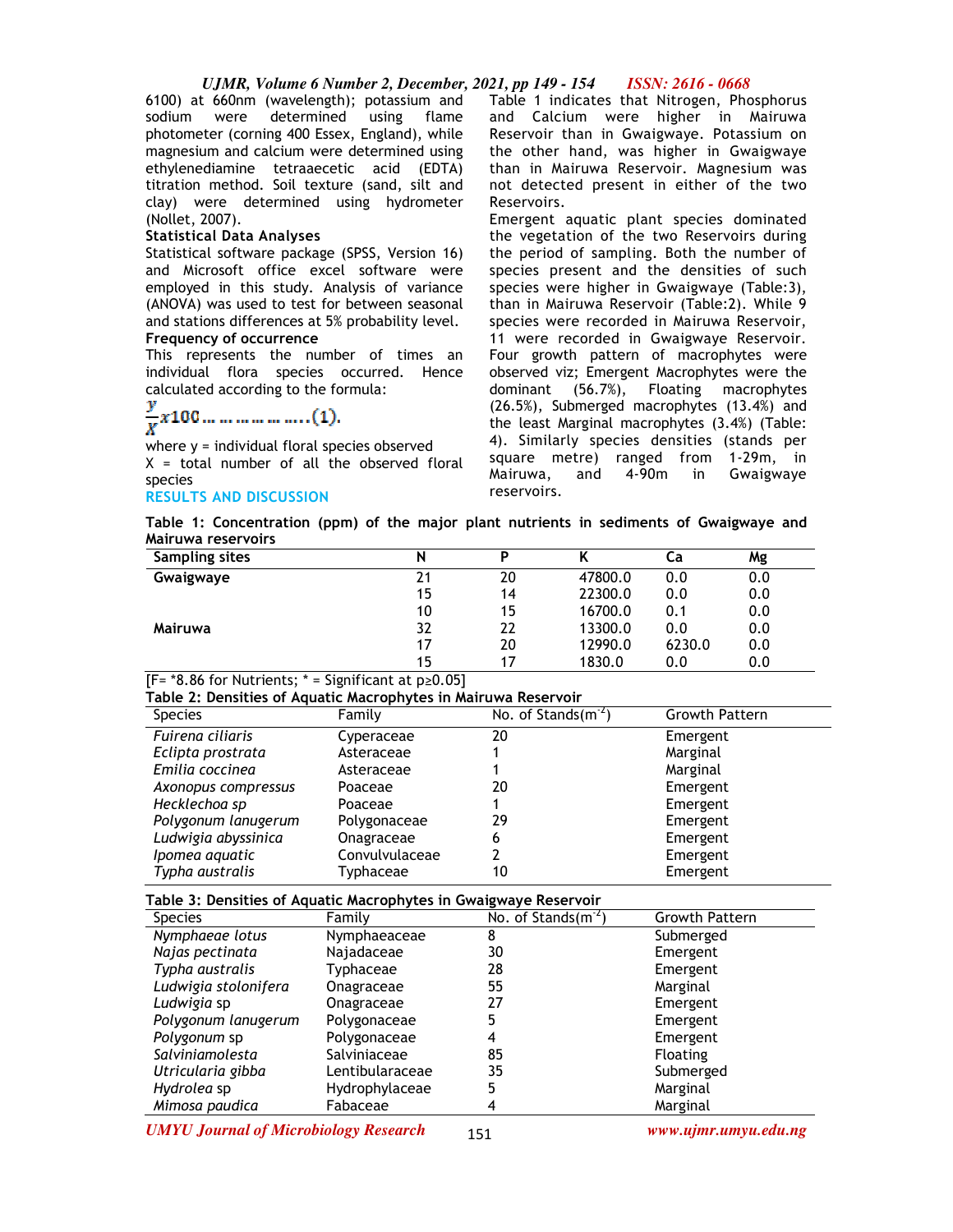| Macrophytes     | Frequencies | Percentage (%) |
|-----------------|-------------|----------------|
| Emergent        | 182         | 56.7           |
| Marginal        | 11          | 3.4            |
| <b>Floating</b> | 85          | 26.5           |
| Submerged       | 43          | 13.4           |
| Total           | 321         | 100            |

**Table 4: Percentage Composition of Aquatic Macrophytes in Mairuwa and Gwaigwaye Reservoirs** 

All the species densities were observed to be higher in Gwaigwaye than in Mairuware servoir. This could be as a result of enhanced deposition of plant nutrients obtained from animal manure, and application of fertilizers (such as nitrates and phosphates) in the catchments, that are washed into the water (Gao *et al.,* 2020). Precipitation and surface run off/drainage from the catchments are important contributors to the nitrogen and phosphorus loads of the reservoir ecosystems and these have been known to alter their functioning (Majaliwa *et al*., 2005; Wlodzimierz, 2005; Sa'ad and Hemeda 2005). High levels of these plant nutrients are known to encourage vegetative growth of plants. Extensive human activities including cultivation/tillage, application of fertilizers and over grazing in the catchments could<br>result in marked fluctuations in result in marked fluctuations in the physicochemical parameters of lentic ecosystems (Ezealor *et al*., 1999; Gbem *et al*., 1999). Nutrient availability is a crucial factor in aquatic macrophyte, phytoplankton and periphyton growth (Hough *et al*., 1989). The total pool of nutrients is less important than the amount of its exchangeable fraction. The amount of this fraction depends on ecosystem efficiency and to some extent on macrophytes occupying the water body as they both depend on and create a nutrient budget for their environment. The most common result of such a modification of the ecosystem is eutrophication. Eutrophication is a special case of water pollution that often occurs simultaneously with organic pollution. Human sewage, wastewater of intensive husbandry and run off from agricultural fields are the most common causes of eutrophication.

Majority of the species of macrophytes encountered were emergent growth forms table :4, (56.7%). This implies an encroachment of terrestrial vegetation into the Reservoirs probably due to siltation processes, which have reduced the depths of the Reservoirs. Excessive vegetation accelerates silting, makes difficult the movement of fish and stops the water from warming. Macrophyte structure and

abundance in Reservoirs depend on different factors, which include trophic status, light penetration and water currents. Sedimentation and infestation by aquatic macrophytes over the years have been major problems that threaten many aquatic ecosystems in Nigeria because they seriously reduce the depths of Reservoirs. Decrease in depth favours the occurrence of emergent species of macrophytes, which in turn displace floating types. Commonly a pattern of succession involving several seral stages is observed as these aquatic ecosystems transit into terrestrial ones (Bako and Oniye, 2004). Development of aquatic macrophyte communities in lentic habitats is a function of events that modify physical and chemical characteristics of the habitat such as water temperature, organic matter, soil depth, etc. those factors influence the occurrence, establishment, survival and reproduction of macrophytes (Bako and Balarabe 2005; Bako *et al*., 2005). Uncontrolled development of aquatic plant communities in fish farming/fisheries systems has several undesirable implications (Balogun *et al*., 2000) These include further depletion of water volume through additional evaportranspiration from surface of plants (especially emergents), hindrance to navigation and fish cropping, clogging of machinery and turbines (where applicable) and depletion of oxygen from the water column) especially during decay processes. All these factors will reduce the well being, growth and reproduction of fish and consequently, lead to lowered production rates and poor returns from investment made on the fish farm/Reservoirs (Bako and Oniye, 2004).

#### **CONCLUSION**

The abundance of emergent aquatic macrophytes species in the two reservoirs parells those in any other similar ecosystems. With respects to spatial patterns they are not progressively distributed which could be attributed to pollution effects.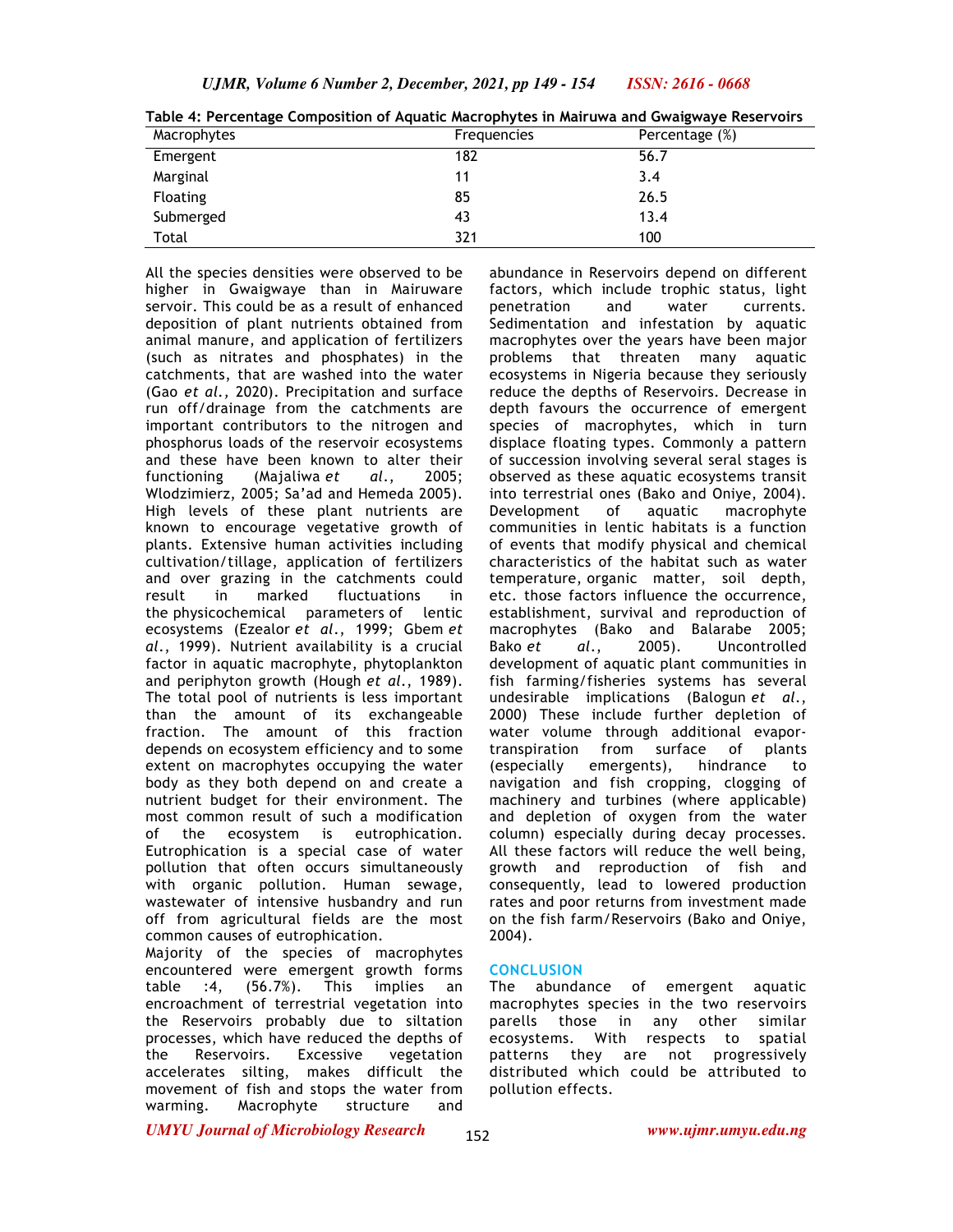## *UJMR, Volume 6 Number 2, December, 2021, pp 149 - 154 ISSN: 2616 - 0668*

An understanding of the factors controlling the structure of macrophyte communities is critical if these reservoirs are to be protected, restored and managed (Vaithiyanathan and Richardson, 1999).

#### **Recommendations**

This important aspects of aquatic system should be maintained and prevented from further pollution deterioration through

#### **REFERENCES**

- Bako, S.P. and M.L. Balarabe, 2005. Occurrence of aquatic macrophytes in relation to biotic and abiotic factors in a medium sized tropical Reservoir in the Nigerian Savanna. *Proceedings of the 11th World Reservoir Conference Held at Kenyatta International Conference*  Center, Nairobi, Kenya. 31<sup>st</sup> October-4th November 2005.
- Bako, S.P., S.J. Oniye and I.L. Mordi, 2005. Infestation of aquatic macrophytes in relation to water quality status of a small fish farm in the Nigerian Savanna. *Proceedings of the 11th World Reservoir Conference Held at Kenyatta International Conference Center*, 31st October-4th November 2005.
- Balogun, J.K., J. Auta, M.L. Balarabe and S.P. Bako, 2000. Fisheries management and development a case study of Zaria reservoir. *Proceedings of the 15th Annual Conference on Fisheries Society of Nigeria,* March 19-25, 2000, Hill Top Hotel, Jos, pp: 9-13.
- Bender, DA and Bender, A.E. (2018). *A Dictionary of Food and Nutrition,* Third Edition. New York: Oxford Reference Collection. 9780198829003.
- Cook, D.K.C., B.J. Gut, E.M. Rix, J. Schneller and M. Seitz, 1974. *Water Plants of the World:* A Manual for the Identification of the Genera of Freshwater Macrophytes. Dr. W. Junk b.v. Publishers, The Hague, Netherlands, ISBN-13: 9789061930242, pp: 561.
- Ezealor, A.U., T.T. Gbem, W.S. Kwande, J. Auta and S.P. Bako, 1999. Sedimentation: A threat to man-made reservoir in the Savanna (A case study of Mairuwa Reservoir Funtua, Nigeria). *Proceedings of the International Seminar on Performance of Large and Small Scale Irrigation Schemes in Africa*,

nutrients impulses introduction, hence the need of frequent Monitoring through surveillance and maximum utilization of these macrophytes.

Government and non-governmental organizations at all levels should ensure that the precious aquatic resources are solely protected by enacting laws against the anthropogenic action of the inhabitants in and around the catchment.

> November 15-19, 1999, Abuja, Nigeria, pp: 18-31.

- Gao,Y.,Zhou, F.,Clais, P.,Miao, C., Yang, T.,Jia, Y. and Yu, G. (2020). Human activities aggravate nitrogen-deposition pollution to inland water over China. *National Science Review,* **7** (2):430-440.
- Gbem, T.T., M.L. Balarabe, S.P. Bako, J. Auta and J.K. Balogun, 1999. A study of the changes in physical characteristics of a small man-made freshwater ecosystem in relation to aquatic vegetation (a case study of Bomo Reservoir, Funtua) (1987-1997). *Proceedings of the International Seminar on Performance of Large and Small-scale Irrigation Schemes in Africa,* November 15-19, 1999, ICID/NINCID Workshop, Abuja, Nigeria, pp: 307-315.
- Hough, R.A., M.D. Fornwall, B.J. Negele, R.L. Thompson and D.A. Putt, 1989. Plant community dynamics in a chain of Reservoirs: Principal factors in the decline of rooted macrophytes with eutrophication. *Hydrobiologia,***173**: 199-217.
- Ita, E.O., 1994. *Aquatic plants and wetland wildlife resources of Nigeria.* CIFA Occasional Paper No. 21, FAO, Rome, Italy. http://www.fao.org/DOCREP/005/T3 660E/T3660E00.htm.
- Kolo and, R.J. and A.A. Oladimeji, 2004. Water quality and some nutrient levels in Shiroro Reservoir, Niger state. *Journal of Aquatic Science*, **19**: 99-106.
- Kutama, A.S., Abubakar, M.M., Suleiman, I.M., Kabir, S. (2016). Flowering Plants Biodiversity in Hadejia-Nguru Wetlands, Nigeria. *Global Advances Research Journal of Agricultural Science*, **5**(3) : 121-125
- Majaliwa, J.G.M., O. Semalulu and J. Kitamirike, 2005. Non-point pollution into the Uganda catchment of Reservoir Victoria. *Proceedings of the 11th World Reservoir Conference Held*